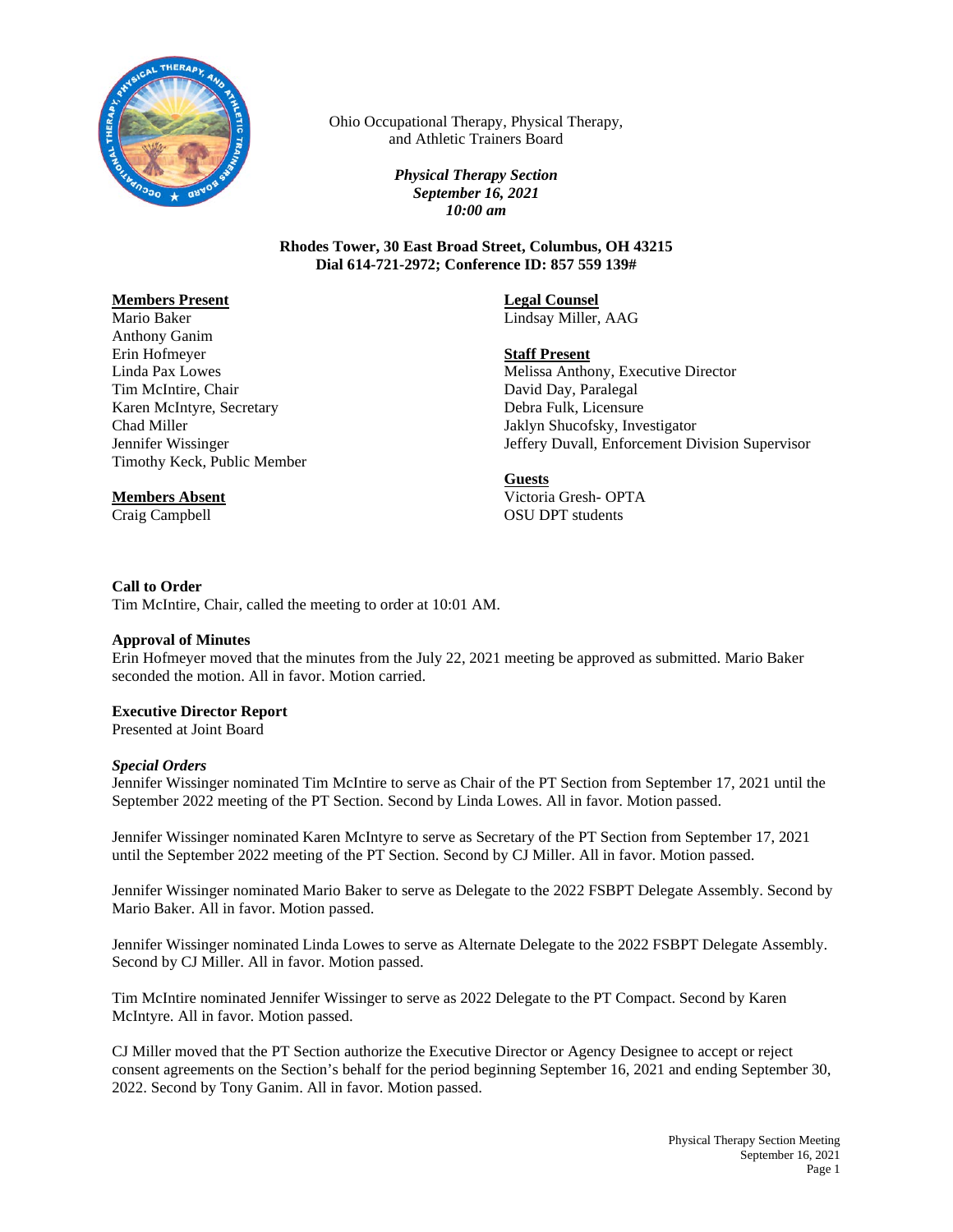CJ Miller moved that the PT Section authorize the use of signature stamps or electronic signatures by the Section Chairperson, Section Secretary, Executive Director, or Agency Designee for the period beginning September 16, 2021 and ending September 30, 2022. Second by Tony Ganim. All in favor. Motion passed.

CJ Miller moved that the PT Section authorize the Executive Director or Agency Designee to make editorial changes to motions for the period beginning September 16, 2021 and ending September 30, 2022. Second by Tony Ganim. All in favor. Motion passed.

CJ Miller moved that the PT Section authorize the use of hearing officers for the period beginning September 16, 2021 and ending September 30, 2022. Second by Tony Ganim. All in favor. Motion passed.

CJ Miller moved that the PT Section authorize the staff to issue licenses to applicants with completed applications and that the Section ratify the licenses issued by the staff at the Section meeting following the issuance of the license for the period beginning September 16, 2021 and ending September 30, 2022. Second by Tony Ganim. All in favor. Motion passed.

#### *Appointment of Liaisons*

- Enforcement Division- Jennifer Wissinger and Tony Ganim
- Licensure Liaison- Karen McIntyre and Linda Lowes
- Continuing Education Liaison- Erin Hofmeyer
- Correspondence Liaison- Mario Baker and Craig Campbell
- Rules Liaison- Tim McIntire

#### **Discussion of Law and Rule Changes**

Jennifer Wissinger moved that the executive director final file rule 4755-23-16 PT Compact Privileges and 4755-24- 01 PT Compact Privilege Fee with the Joint Committee on Agency Rule review.

*Board newsletter topics-* enforcement trends, boundary violations, failure to respond to the Board, updating addresses.

#### **Licensure Applications**

Karen McIntyre moved that the Physical Therapy Section ratify, as submitted the physical therapist and physical therapist assistant licenses issues by examination, endorsement and reinstatement by the Ohio Occupational Therapy, Physical Therapy and Athletic Trainers Board from, July 23, 2021 to September 16, 2021, taking into account those individuals subject to discipline, surrender, or non-renewal. Mario Baker seconded. Motion carried.

## *Physical Therapist by Examination- 90*

Alivia Victoria Alfredo Allison M Amodeo Alexander Michael Bagwell Cody Michael Ballay Lydia Jeane Barnes Briahna Marie Barnhardt Mary Katharine Bennett Caroline Cleary Berger Marissa Lilliana Biclawski Chrysta Nicole Blechschmid Hannah Ellen Bodner Lauren Ashley Brackman Aaron Thomas Burns Alessandra Jovan Corradi Jenna Dasher Matthew Scot Davidson Lorin Denney Anushree Dighe

Christina Marie Fortini Kyle Gallagher Deanna Gesicki Rachel Leigh Gibson Rebecca Groner Shannon Renee Grueter Kathryn Kerry Gubics Danzell Harris Samuel Harrod Morgan Mary Hart Michael Thomas Hohman Kelsey Taylor Holly Tabitha Ann Hossler Chad Janszen Hanieh Javaheri Madelyne Claire John Hannah Lynn Johnson Emily Jean Kreuz

Traci Langenderfer Danielle Lee Levand Emily Michelle Lizak Abigail Luken Kasey Lustig Nicholas Mackey Janae Alexandra Marcello Claudia Ruth Marzec James Meadows Jenna Marie Meager Ryan Mathew Medves Kennis Mikala Mercer Anna Marie Miller Ryan Mullet Tessa Mulligan James M. Murphy Brett Nagy Rushil Naik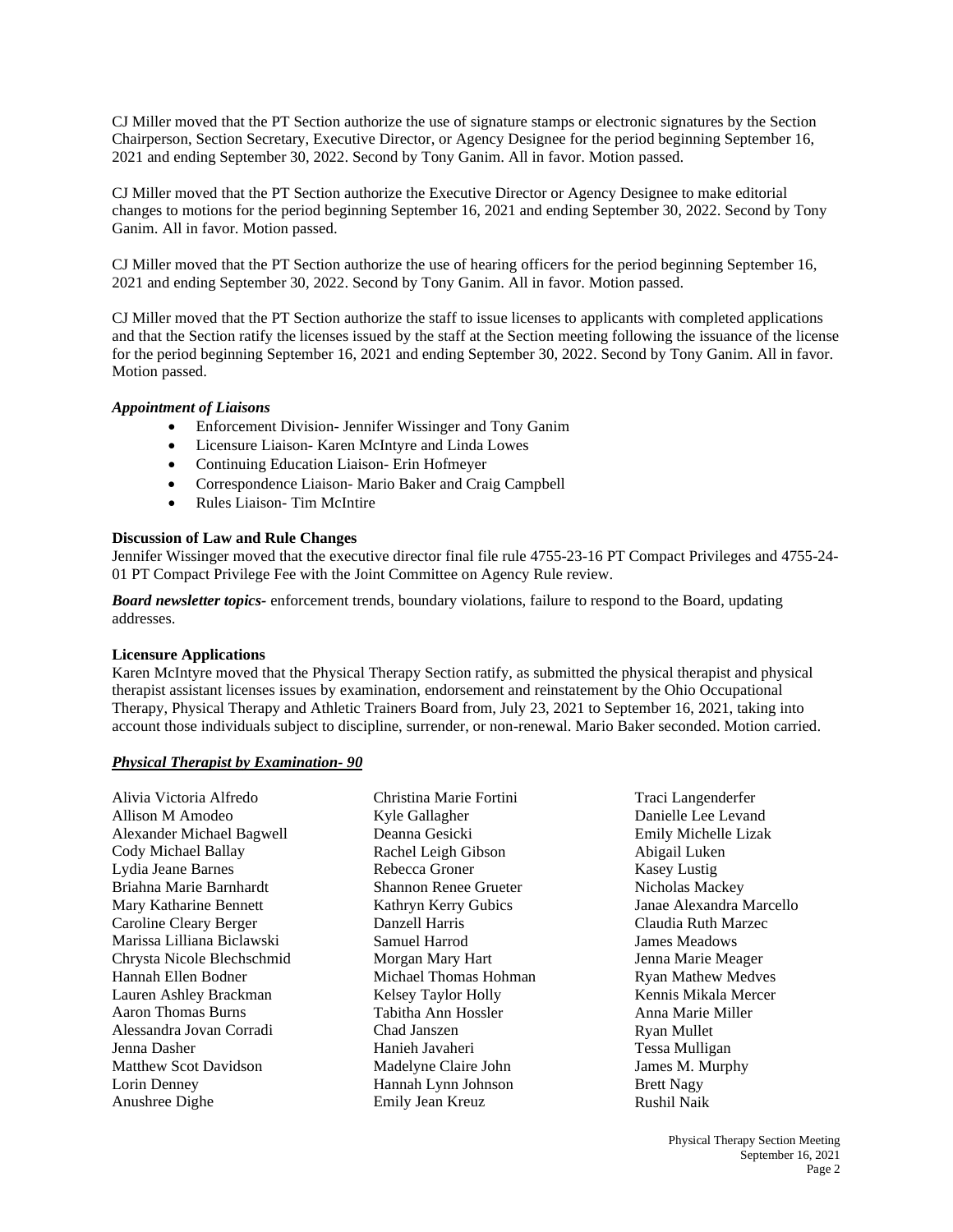Aubrey Norris Elizabeth Olson Zachary Palmer Rachel Pesarchick Leanne Marie Petee Ian Andrew Peuterbaugh John Pfizenmayer Daniel Price Madison Prost Paige Mickala Rainford Pierce A Rassega Victoria Ann Reeves

Monica Renee Reichert Matthew Lee Ridenour Mackenzie Rae Ringwald Travis Scott Ritt Beth Anne Ritzenthaler Heather Marie Robinson Kelsey Ann Robinson Benjamin David Ruggles Allison Nicole Ryan Christian E Sauer Jana Maryn Schroeder Namita Sanjay Shah

## *Physical Therapy Assistants by Examination- 100*

Madison Elise Andrew Sarah Ankrom Allison Baker Karlee Ann Barlage Hannah Joy Beam Danielle Bekeleski Samia Bell Anthony John Belmonte Jessica Ann Bender Gabrielle Maria Bergman Carissa Marie Bever John Steven Blanton Jr. Brandon Blystone Kori K Bodnar Morgan Lynn Callahan Gina N Campo Daniel Ryan Cecil Mario Antonio Cilitti Jr Faith Cisco Wendy Jean Coburn Keturah Crouch Mauricea Danyele Crouch Adam Decker Jacob Milton Dingus Damon Joseph Donohue Corey Evans John Ewing Adbia Faraj Shane Micheal Ferrence Melanie Finucan Douglas L Frankart Katherine Margaret Garlock Hayley Gates Lafie Todd Geeslin

Kayla Nicole Gilbert Emily Gilmore Emily Marie Glenz Brittany Nicole Good Christopher Grandbois Tyler Harrison Kasey Marilyn Helmstetter Madison Joy Hendrickson Rebeka Sue Hetler Keri Howard Megan L Howard Jeremy Robert Hugg Caleh s Hughes SHELBY JEWELL Bradley John Kaeck Kristen Kinal Alec Kiplinger Colleen Elizabeth Kokely Rachael Kolis Sarah K. LaRosa Avery Ruth Lehtomaa Thomas Leonard Bailey Ann Lotozo Samantha Mattix Emily McManus Chloe Metzger Courtney Ann Metzger Brian Millar Amanda Miller Megan Caroline Miller Tim Moinet Tabitha Musser Abigail Marie Naas Mariah Jean Nicholas

Nicole Catherine Siciliano Megan Marie Siebert Chloe Teres Snyder Malerie Lynne Takach Zachary Taw Allison Thobe Lindsey Erin Tomola Sean Trexler Ashley Vernell Adam Waite Matthew Wilson Michael David Zellers

Kylie Marie Niese Tess Christine Niese Tyler Jacob Nye Meghan Marie Oldham Jenny Orloff J Jeffery Orrill Lydia Grace Ott Noah L Pitt Mikayla Ann Pulliam Sarah Christine Quintero Sydney Marie Reynolds Hannah Nikole Ridenour Weston Donald Rittenhouse Jiyeon Roh Bryce Schaper Troy Jeffrey Schultz John Scott Seifert Paige Rochelle Shane Hannah Kaitlin Sigala Mark Skees Adam Smerek Joshua Stemm Bryan Lee Topp Hannah marie Tournoux Natalie R Welch Kylee Grace Wendel Cassandra Marie Westrick Alexis Theresa Williams Elizabeth Catherine Wischmeyer Benjamin Albert Wonderly Samantha Rose Wyler Lucinda Rose Wynk

## *Physical Therapist by Endorsement- 34*

Eliahu Moshe Beleck Cedar Blanchard

Elizabeth P Bourlas Alexa Brodbeck

Kristin Clegg Berkeley Corcoran

> Physical Therapy Section Meeting September 16, 2021 Page 3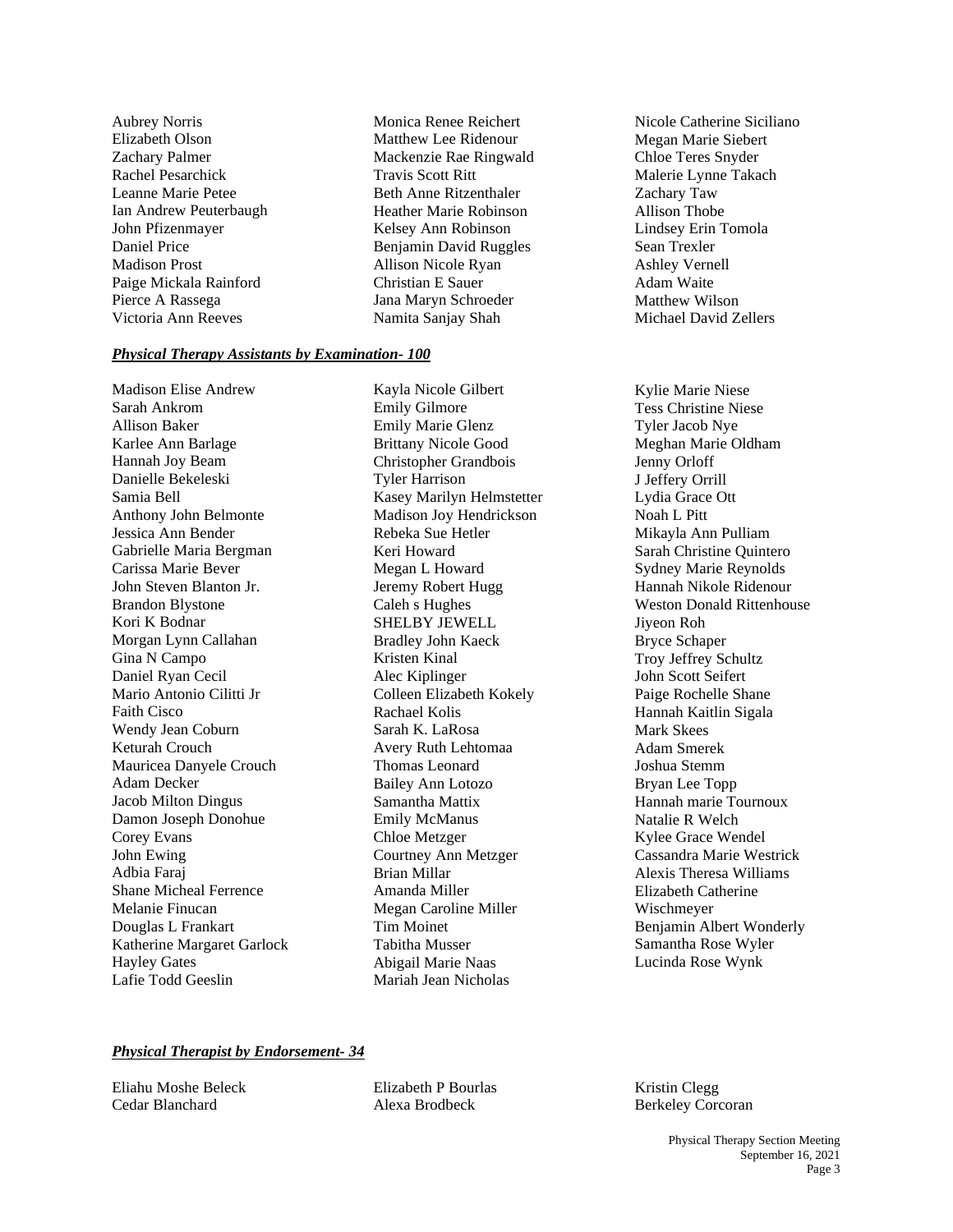| <b>Brooke McHugh Daniels</b> | Andrea Lauchu<br>Meghan Pitter                  |                             |
|------------------------------|-------------------------------------------------|-----------------------------|
| Joseph William Dietrich      | Joseph Steven Laznik                            | Samantha Quon               |
| Kiran Dornala                | Heather Margaret Lollman                        | Hayley Renee Roth           |
| Allyssa Grata                | Katherine Leigh Lowry                           | Michael Jr. Tiglao Severino |
| Joseph Vincent Hallock       | Abigail Catherine Sheehan<br>Niharika Maharishi |                             |
| Amanda Tay Hamilton          | Hazel Rebekah McCluskey                         | <b>Heather Swain</b>        |
| Nazneen Shakir Kaka          | Lee Allen Miller                                | Annie Tapp                  |
| Aleksander Kerzee-           | Cara Mary Nicholson                             | Kelsey Ulliman              |
| Stamatelopoulos              | Jordin Marie Wells<br><b>Ryan James Painter</b> |                             |
| Brian James Larson           | Shawn-Christopher Paulo                         |                             |
|                              |                                                 |                             |

## *Physical Therapist Assistant by Endorsement- 4*

| Jeremy Steven King | Allison Elizabeth Scaife |
|--------------------|--------------------------|
| Aaron David Low    | Jenna Werking            |

#### *Physical Therapist Assistant Active Military Temporary – 1*

Megan Ann Pericht

Karen McIntyre recommended that the section grant the application withdrawal request for PT/PTA examination/endorsement/reinstatement applications on file with the Board on September 16, 2021 based on the documentation provided. Jennifer Wissinger made the motion, second by Erin Hofmeyer. All in favor. Motion passed.

| John Blanton Jr.        | PTA013020     | Chloe Snyder          | APP-000501220 |
|-------------------------|---------------|-----------------------|---------------|
| Lucinda Wynk            | APP-000470711 | Benjamin Ruggles      | APP-000500619 |
| Shawn-Christopher Paulo | APP-000483165 | Kennis Mercer         | APP-000481558 |
| Hayley Roth             | APP-000476725 | Erin Sandridge        | APP-000471714 |
| Mario Cilitti Jr        | APP-000496024 | <b>Austin Shutler</b> | APP-000491444 |
| Kayla Gilbert           | APP-000492613 | <b>Brett Nagy</b>     | APP-000501601 |
| Emily Kreuz             | APP-000498216 | Tessa Mulligan        | APP-000501495 |
| <b>Madison Andrew</b>   | APP-000496642 | <b>Brooke Daniels</b> | APP-000498923 |
| James Meadows           | PT019513      |                       |               |

Linda Lowes recommended that the PT Section deny the appeal of applicant APP-000340019 and find that the applicant is ineligible to retake the NPTE due to having reached the six time limit. CJ Miller made the motion. Tony Ganim seconded. Karen McIntyre and Linda Lowes abstained from the vote. All in favor. Motion passes.

Linda Lowes recommended that the PT Section approve applicant APP-000154740 to sit for the NPTE after having attained educational equivalency according to FCCPT evaluation and additional coursework. CJ Miller made the motion. Tony Ganim seconded. Karen McIntyre and Linda Lowes abstained from the vote. All in favor. Motion passes.

Linda Lowes recommended that the PT Section accept the findings of FCCPT for applicant APP-000491915 and find that the applicant's education is substantially equivalent to the first professional degree in the United States. CJ Miller made the motion. Tony Ganim seconded. Karen McIntyre and Linda Lowes abstained from the vote. All in favor. Motion passes.

#### **Enforcement**

AAG Report- Lindsay Miller, AAG, explained her role in the disciplinary process to the OSU doctoral class.

Enforcement Statistics "New" cases opened since last meeting: 39 Cases "closed" since the last meeting: 32 Cases "currently open": 58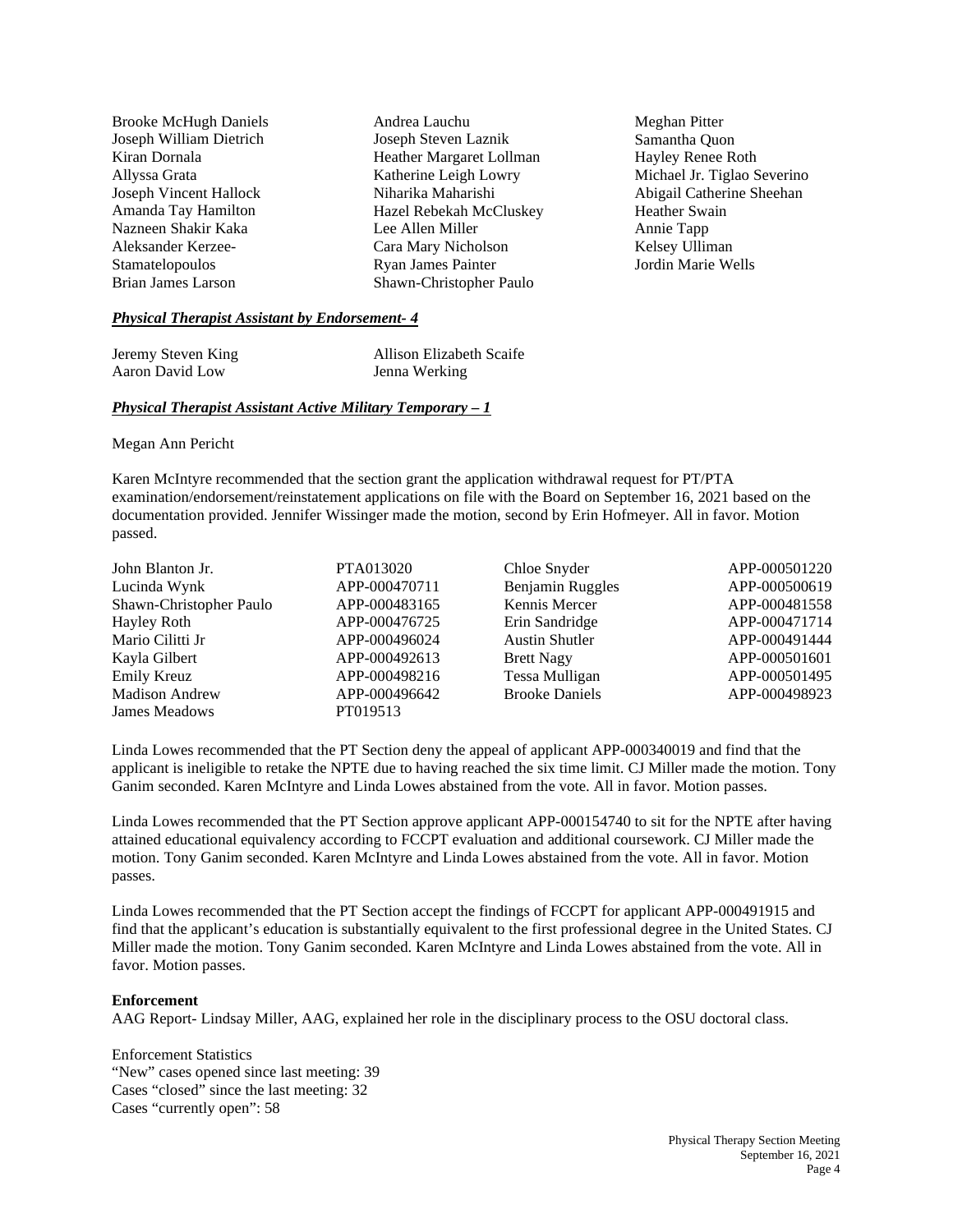Active consent agreements: 22 Adjudication orders being monitored: 7

## **Release from Consent Agreement**

Tony Ganim informed the Board that the following individuals have been released from their consent agreement: Tara Caldwell, PT019035 Shannon Craig, PT015149 Kristin Mills, PTA009309 Sammantha Schneider, PT014013 Matthew Sigler, PT016425

## **Notice of Opportunity for Hearing**

Tony Ganim recommended that a motion be made to issue a notice of opportunity for hearing for case number PT-20-245 for continuing education deficiency. Mario Baker made the motion. Karen McIntyre seconded. Tony Ganim and CJ Miller abstained. All in favor. Motion passes.

Tony Ganim recommended that a motion be made to issue a notice of opportunity for hearing for case number PT-21-022 for sexual harassment of a patient. Linda Lowes made the motion. Mario Baker seconded. Tony Ganim and CJ Miller abstained. All in favor. Motion passes.

Tony Ganim recommended that a motion be made to rescind a notice of opportunity for hearing for case number PT-21-077 due to further investigative findings. Erin Hofmeyer made the motion. Linda Lowes seconded. Tony Ganim abstained. All in favor. Motion passes.

#### **Consent Agreements**

Tony Ganim recommended that a motion be made to accept the consent agreement for case PT-21-009 in lieu of going to hearing. Karen McIntyre made the motion. Erin Hofmeyer seconded. Tony Ganim and CJ Miller abstained. All in favor. Motion passes. The Board accepted the consent agreement for Terrence Johnson, PT.

Tony Ganim recommended that a motion be made to accept the consent agreement for case PT-21-021 in lieu of going to hearing. Linda Lowes made the motion. Mario Baker seconded. Tony Ganim and CJ Miller abstained. All in favor. Motion passes. The Board accepted the consent agreement for Wendy Lemon, PTA.

Tony Ganim recommended that a motion be made to accept the consent agreement for case PT-20-176 in lieu of going to hearing. Erin Hofmeyer made the motion. Mario Baker seconded. Tony Ganim and CJ Miller abstained. All in favor. Motion passes. The Board accepted the consent agreement for Tyler Hollar, PTA.

#### **CE Waiver Requests**

Tony Ganim moved that the PT Section grant an extension until November 16, 2021 for the completion of continuing education requirements for all (PT or PTA) CE Waiver requests on file with the Board on September 16, 2021 with the exception of Jason Nemunaitis with a reminder that any CE taken and counted for the delayed renewal cannot count toward the next renewal. Erin Hofmeyer seconded. CJ Miller and Tony Ganim abstained. All in favor. Motion passes.

The PT Section took a recess at 11:06 AM and reconvened at 11:23 AM.

## **Goldman Hearing**

Tim McIntire called the proceed to order at 11:23 AM on September 16, 2021, at the Rhodes Tower, 30 East Broad Street, Columbus, Ohio 43215. Members of the Board present for the proceeding are: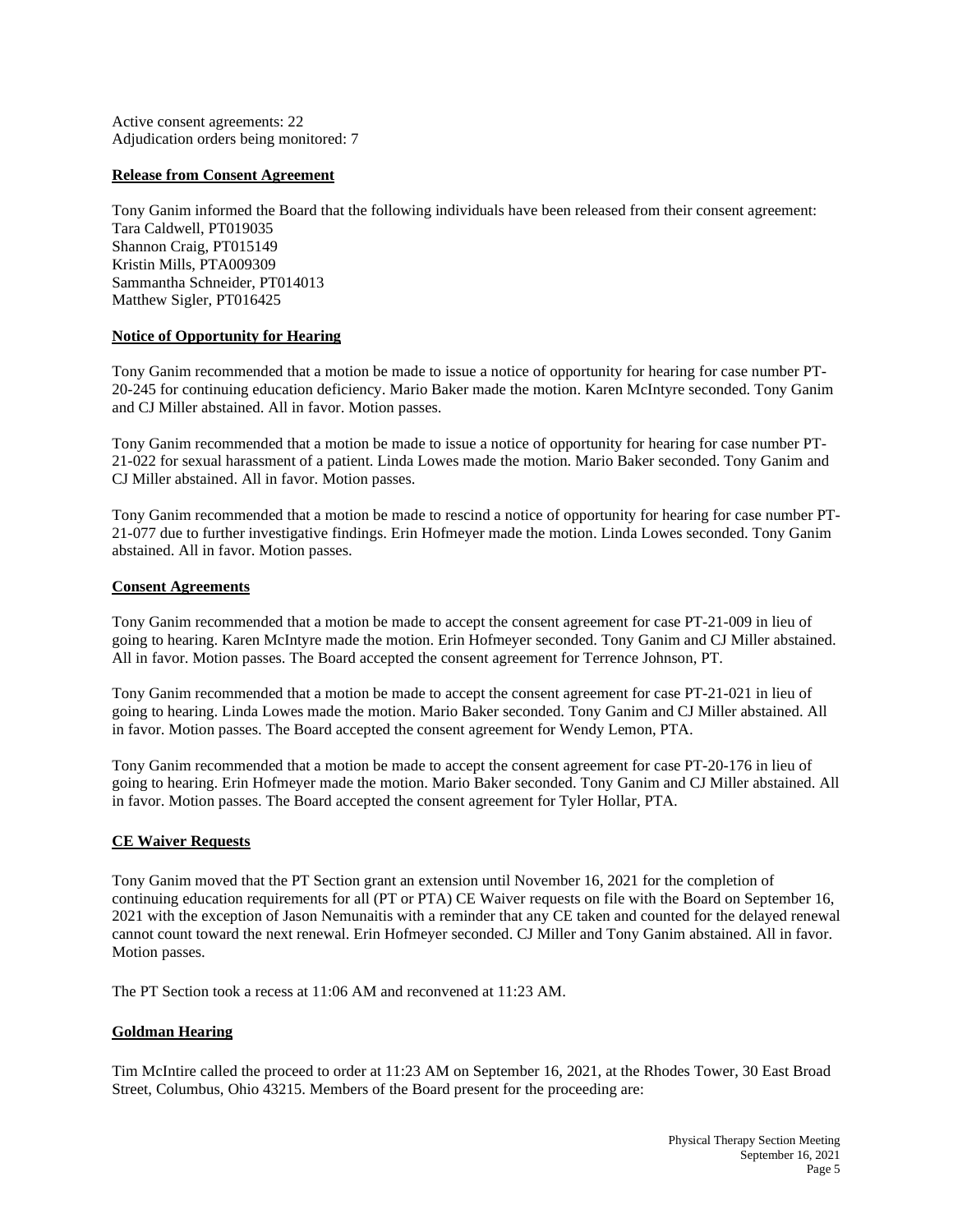Mario Baker Tony Ganim Erin Hofmeyer Tim McIntire Karen McIntyre CJ Miller Linda Lowes Jennifer Wissinger

It was noted for the record that a majority of the members of the Board are present. There was one adjudication proceeding. The proceeding was in the matter of Sharita Cospy, case number PT-20-235.

This proceeding was affidavit-based adjudication relative to the Notice of Opportunity for Hearing mailed to the respondent in the aforementioned case and believed to have been properly served according to the Administrative Procedures Act (Chapter 119. of the Ohio Revised Code).

As the respondent declined to have a hearing in the case, this proceeding was held before the Board pursuant to Goldman v. State Medical Board of Ohio. The individual named did not have the ability to present written or oral testimony today but may be present to hear the proceeding and outcome.

The PT Section received a sworn affidavit from the Board's Enforcement Division Investigator, and the accompanying exhibits for the Goldman Proceedings were in the Board packet. The affidavit contained the evidence and testimony which was used to deliberate.

In lieu of a stenographic record being made, let the minutes reflect that the original sworn affidavit and exhibits are kept as the official record of the proceeding in the aforementioned matter in the Board office.

Assistant Attorney General, Lindsay Miller provided a brief synopsis of the case, calling Board investigator, Jaklyn Shucofsky, as a sworn witness.

Linda Lowers moved to admit the facts and exhibits outlined in the sworn affidavit and testimony into evidence. Erin Hofmeyer seconded. CJ Miller and Tony Ganim abstain. All in favor. Motion passes.

The proceeding closed at 11:32 AM. The procedural and jurisdictional matters having been satisfied, the PT Section proceeded by deliberation on the sworn affidavit and exhibits.

Erin Hofmeyer moved to recess the meeting in order to go into private session for the purpose of quasi-judicial deliberation on Sharita Cospy, case number PT-20-235, and to reconvene the meeting after deliberations are complete. Linda Lowes seconded. Roll Call.

Mario Baker - yes Tony Ganim - yes Erin Hofmeyer - yes Tim McIntire - yes Karen McIntyre - yes CJ Miller - yes Linda Lowes - yes Jennifer Wissinger – yes

The PT Section recessed at 11:33 AM and reconvened at 11:40 AM. Board Executive Director Missy Anthony was invited to be present for Executive Session.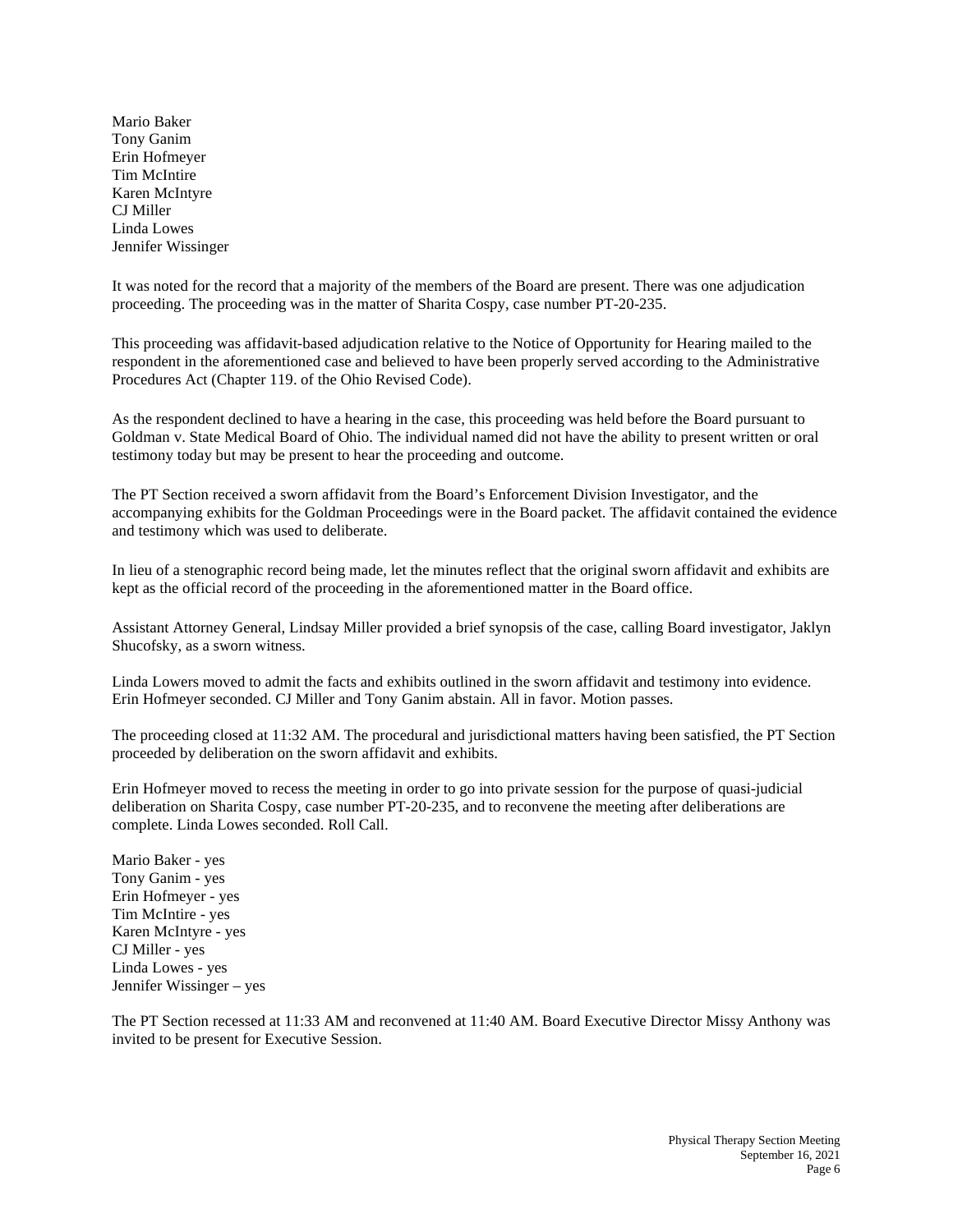Based on a thorough review of the evidence, Karen McIntyre moved that the PT Section finds the following findings of facts in the matter of Case No PT-20-235, Sharita Cospy: Items numbered 4-13 as listed in the affidavit of Jacklyn Shucofsky. Erin Hofmeyer seconded. CJ Miller and Tony Ganim abstained. All in favor. Motion passes.

Based on a thorough review of the evidence, Karen McIntyre moved that the PT Section finds the following conclusions of law in the matter of Case No PT-20-235, Sharita Cospy: The respondent has violated Ohio Revised Code sections 4755.47 (A)(6) and Ohio Administrative Code rule 4755-23-08 E(3). Erin Hofmeyer seconded. CJ Miller and Tony Ganim abstained. All in favor. Motion passes.

Based upon a preponderance of the evidence and the Findings of Fact and Conclusions of Law, Karen McIntyre moved that the board revoke the PTA license of Sharita Cospy. Marion Baker seconded. CJ Miller and Tony Ganim abstained. All in favor. Motion passes.

The PTA license of Sharita Cospy, PTA005545, is revoked immediately.

## **Correspondence**

The PT Section reviewed correspondence on questions related to dry needling, concussion management, and license display.

## **OPTA Report**

Report presented by Victoria Gresh, Executive Director of OPTA. The role of the Ohio Physical Therapy Association was discussed for the OSU doctoral class.

## **FSBPT/PT Compact Report**

Jennifer Wissinger outlined the FSBPT webinars that are available in lieu of annual conference.

#### **Open Forum - None**

#### **Old Business**

Jennifer Wissinger and Missy Anthony provided an update on PT Compact implementation, which will "go live" October 1, 2021.

#### **New Business**

The PT Section discussed the conflict between Ohio Revised Code 4755.42 and the federal rule of the US Department of Education regarding full accreditation of a program. Mario Baker abstained from this discussion. At issue is a developing PT program at Bowling Green. The program wants to be certain that their first graduating class will be eligible for licensure in Ohio if the program has not obtained full accreditation by the time they graduate. CAPTE will be invited to present at a future Board meeting and additional research will be performed by Missy Anthony.

The PT Section reviewed slight revisions to the Board's telehealth response to take into account the PT Compact and to clarify the response.

#### **Next Meeting**

The Executive Director will research and reach out to CAPTE on the developing program topic.

#### **Adjournment**

If there is no further business and there is no objection, the meeting will be adjourned. There being no objection, Erin Hofmeyer adjourned the meeting at 12:39 PM.